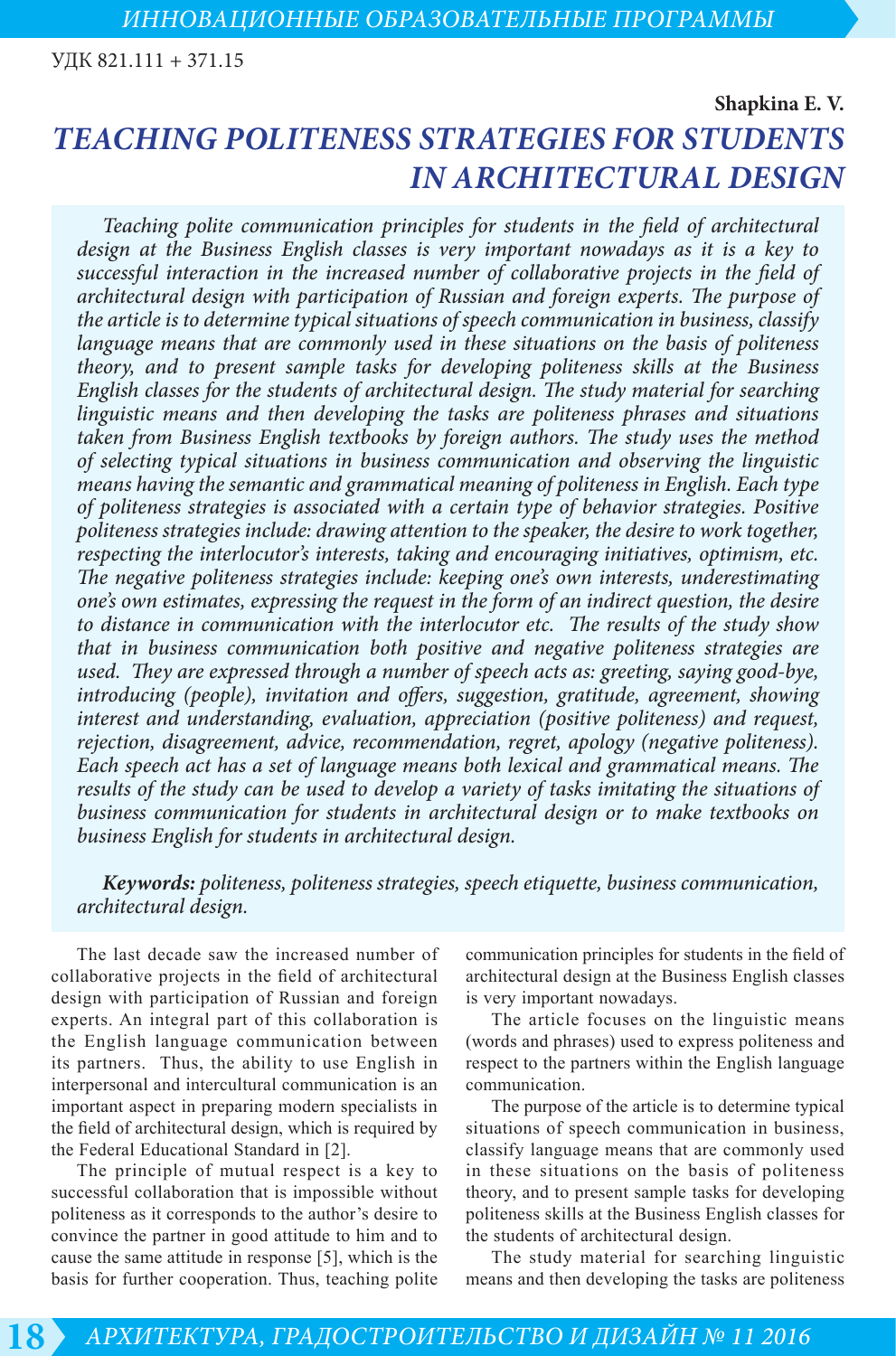phrases and situations taken from Business English textbooks by foreign authors. The study uses the method of selecting typical situations in business communication and observing the linguistic means having the semantic and grammatical meaning of politeness in English.

The studies of politeness strategies can be found in the works by many scholars, like M. Haugh [3]., G. Leach [6]., P. Brown and S. Levinson [1]., V. Karasik [1]., N. Formanovskaya [4]., T. Larina [8]., and etc. Most of the scholars consider politeness as a communicative category seen as:

– a set of general behavior strategies;

– a set of speech acts in particular communicative situations (speech etiquette).

It should be noted that these strategies and ways of their language manifestation in particular communicative situations vary in different cultures and different languages [7].

 These differences can be found in using lexical and grammatical means used in speech formulas having the meaning of politeness and positive attitude towards the addressee. For example, to express requests in the Russianspeaking culture the speech formula "мочь+ бы + verb + pronoun", e.g. Не могли бы вы прислать … . In the English-speaking tradition, the modal verbs «can (could)», «might» and «would» are used in the speech formula «can (could), might, would + pronoun + please + verb", e.g. Would you please send ... [9]..

The founders of the theory of linguistic politeness are the American linguists P. Brown and S. Levinson. They distinguish two kinds of politeness: positive and negative one. Positive politeness aims at creating and developing favorable relationships with the interlocutor, and the negative - to prevent conflicts and limit interlocutor's actions.

Each type of politeness is associated with a certain type of behavior strategies. Positive politeness strategies include: drawing attention to the speaker, the desire to work together, respecting the interlocutor's interests, taking and encouraging initiatives, optimism, etc. The negative politeness strategies include: keeping one's own interests, underestimating one's own estimates, expressing the request in the form of an indirect question, the willingness to apologize, the desire to distance in communication with the interlocutor [1]..

Based on the theory of P. Brown and S. Levinson, the Russian researcher T. Larina notes that positive politeness strategies also include positive estimation, emotions, optimism, communicative support for the interlocutor. For negative politeness strategies, on the contrary, are characterized by social distancing and compliance of interpersonal boundaries.

In speech communication positive politeness is expressed by such speech acts as: greeting, saying goodbye, invitation, offer, apology, thanks, compliments, evaluation, agreement, etc. Negative politeness can be represented by the following speech acts: a request, order, advice, command, instruction, disagreement etc. [7].

It should be noted that politeness strategies are based on the principles of speech etiquette (10). N. Formanovskaya defines the speech etiquette as a set of rules adopted in a given society, or a social group, behavior norms, including verbal behavior, which show the relationships of members in a society [4].

#### **Results**

The study shows that in business communication both positive and negative politeness strategies are used. They are expressed through such speech acts as:

- greeting, saying good-bye, introducing (people), invitation and offers, suggestion, gratitude, agreement, showing interest and understanding, evaluation, appreciation (positive politeness);

- request, rejection, disagreement, advice, recommendation, regret, apology (negative politeness).

Let's summarize the language means used in the speech acts of business communication.

#### **Positive politeness**

**Greetings.** Typical words and phrases: «Hallow», «Welcome», «How are you?», «How are things?», «Good (morning, afternoon, evening)».

**Saying good-bye.** Typical words and phrases: «Bye, then», «See you on Monday», «It was nice to meet you».

**Introducing (people).** Here usually different phrase with the performative verb "to introduce" are used: «Can I introduce myself», «Can I introduce you to», «I would like to introduce »

Possible responses to introduction: «Nice to meet you», «Nice to meet you too», «How do you do».

**Invitation and offers.** Here mainly the questions with "would like to" or "shall" are used: «Would you like to …», «Would you like me to …», «Shall I give you».

Possible responses to an offer or an invitation: «That's very kind of you», «That would be nice of you».

**Suggestion.** There are different grammatical and lexical means to express suggesting different things and actions. These are mainly question forms:

«Would you like to …», «Can I help you?», «Why don't we …», «Shall we»,

«How about …», «May be we should …».

Possible responses to suggestions: «Fine», «That's OK», «Yes, I think we should», «That's a great idea».

**Gratitude.** It is expressed through the phrases: «Thank you», «Thanks for», «It's very kind of you». Possible responses: «You are welcome», «That's not a problem», «Not at all», «That's OK».

**Showing interest.** Typical phrases: «That's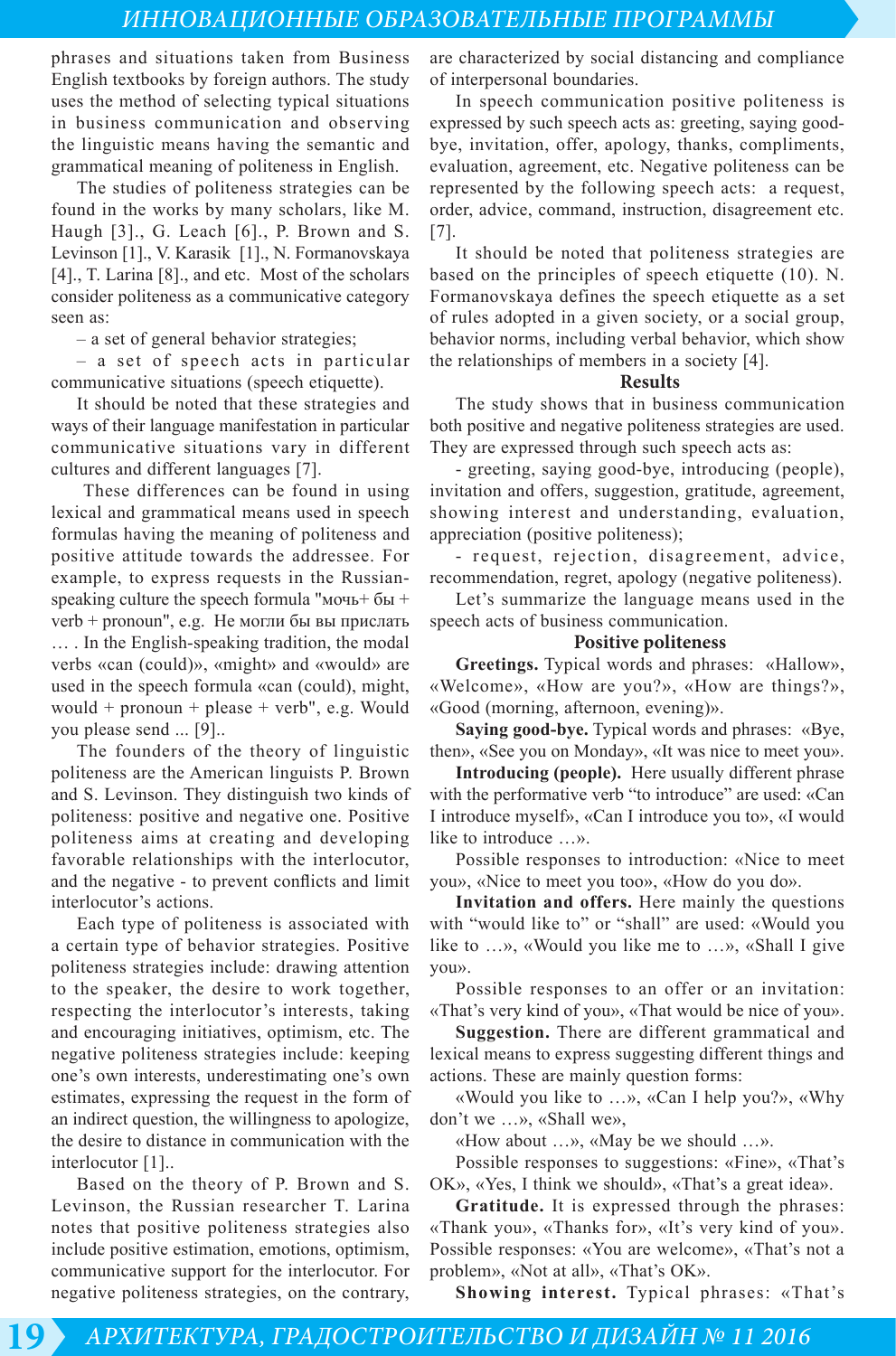interesting», «Oh, really». Short questions with an auxiliary verb as a response to a partner's statement can also be used: «Was it?», «Did you?».

**Showing understanding.** It is expressed with the phrases: «I see», «Right», «I understand totally», «It was not easy for you».

**Evaluation.** Here the phrases with the verbs «surprise», «expect», «impress» are used: «I am pleasantly surprised», «It isn't what I expected», «I'm quite impressed».

**Agreement.** The following phrases are possible in these situation: «Exactly», «Great», «I agree with you», «I think you are right», «I think it's a great idea».

#### **Negative politeness**

**Request.** Modal verbs «Can», «Сould», or «Would» plus the word «Please» are used, e.g. «Can I have your telephone number, please?».

**Rejection.** Before saying a rejection, it is polite to use the following initial phrases: «I am not happy about …», «I am not sure about that …», «I don't think that …», «I am afraid …», «I'd prefer not to …», «I'd rather (to) …», «I am sorry but …».

**Disagreement.** Here the performative verb «to disagree» is often used: «I don't agree …», «I don't agree at all», «I disagree». There are also the ways of indirect expressing disagreement: «I don't feel we should …», «Personally I think we should», etc.

**Advice.** It is expressed with modals: «must», «mustn't», «should», «shouldn't», «could», e.g. «You should use your own office for the interview». The indirect initial phrases like «The best think would be…», «I think you should», and the performative verb «to advise» are also possible, e.g. «I'd advise you …».

**Recommendation.** In business situations indirect recommendations with «would» are typically found, e.g. «I think we should …», «We might be better …», «It's probably worth …», «I would recommend …», «It would be better …».

**Regret.** This meaning is given through the phrases: «I am extremely (terribly) sorry», «Even so sorry», «It is a pity», «What a pity».

The responses are: «I quite agree», «I feel for you».

**Apology.** It is expressed with: «Excuse me», «I hope you will excuse me», «Please accept my apologies», «It is my fault».

### **Example tasks on using politeness phrases Greeting.** Introducing yourself and others

**Task.** Work in small groups. You are at the international forum. Introduce yourselves to other participants.

Model:

Student 1: Hello, I am Sergey Ivanov. I am a project manager at TST company.

Student 2: Nice to meet you. I am Irina Smirnova. I work for Stroycom firm.

Student 1: Nice to meet you too. **Showing interest**

**Task.** Work in pairs. Think of three important things you did successfully in you studies. Take turns presenting them and showing interest to each other.

Model:

Student 1: I took part at the international students' conference.

Student 2: Did you (or: Really? That's interesting).

#### **Expressing regret**

**Task.** Work in pairs. Express regret for the situations.

1. You presented your business idea but your boss criticized it.

2. You made an appointment with your partner, but he didn't arrive on time.

Model:

Student 1: I presented my business idea but my boss criticized it.

Student 2: Oh? I feel for you.

### **Evaluation**

**Task.** Serf the Internet to find interesting facts about well-known architectural structures. Take turns presenting the facts and evaluating them with your partner.

Model:

Student 1: The largest bridge in the world is in China. It is 164 meters long.

Student 2: It isn't what I expected!

# **Recommendation. Advice**

**Task.** Work in pairs. Think of interesting architectural masterpieces you have visited. Take turns to recommend (or advise) visiting them to your partner.

Model:

Student 1: I would recommend you visiting the Eiffel Tower as it is a unique metallic structure and a symbol of Paris.

Student 2: I think you should visit Temple of Zeus in Athens as it is the most ancient structure made of wood.

# **Invitation**

**Task.** Work in pairs. Male a list of 5 business events. Take turns inviting to these events and giving thanks to each other.

Model:

Student 1: Would you like to go to an international construction exhibition with me?

Student 2: That would be great (or: Sorry but I can't. I am going to Moscow on business).

**Offers**

**Task.** Work in pairs. Think of three possible problems when presenting a report. Take turns offering help and giving thanks to each other.

Model: Student 1: I have a problem. I am trying to open